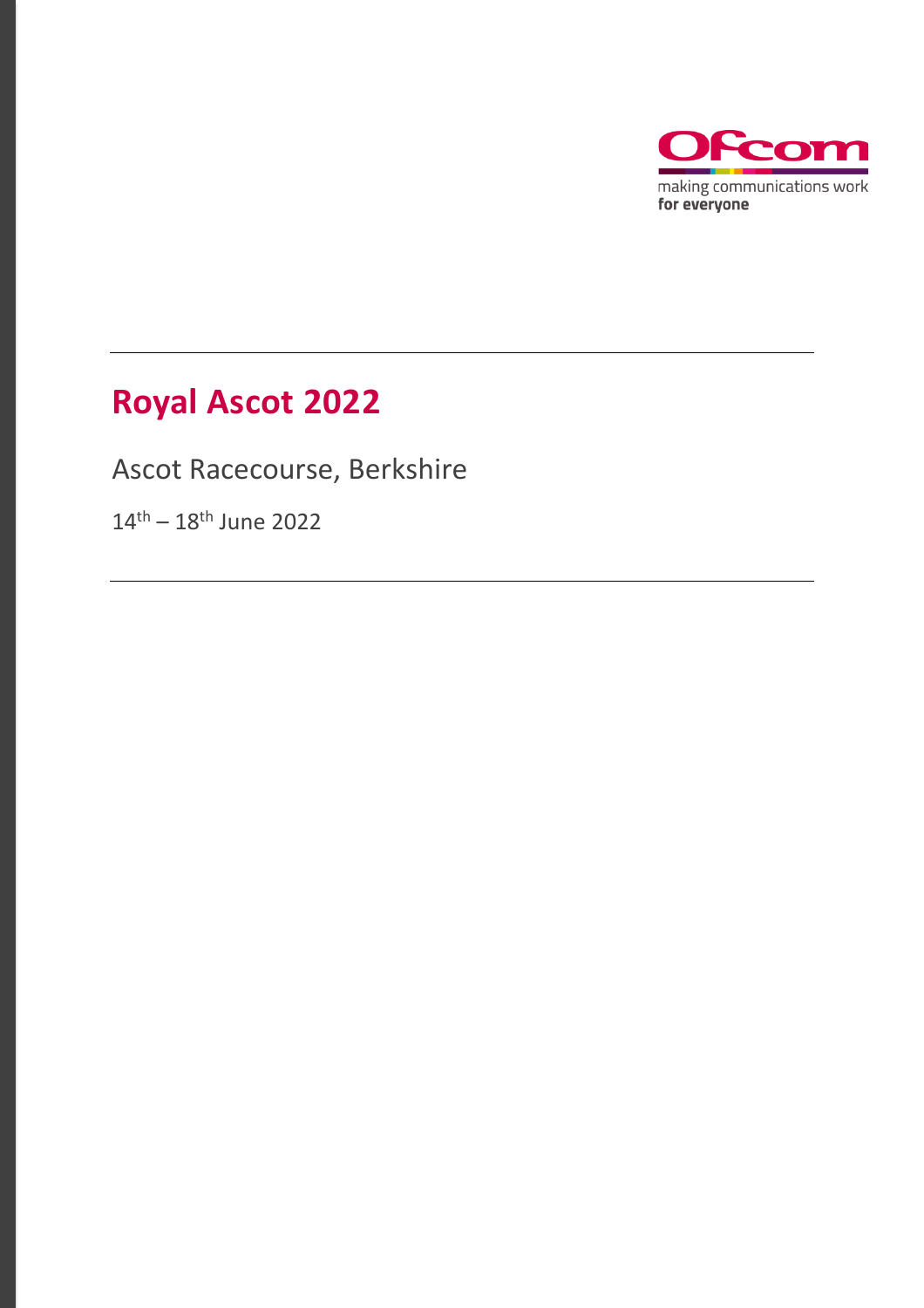### Introduction

Royal Ascot 2022 has once again been designated as a Major Event, where careful control of frequency assignments will need to be implemented in order to establish a successful working system.

The Event will be coordinated by Mary Woldu this year.



Mary Woldu

Ofcom PMSE office contact details are:

+44 (0) 207 981 3803

email [pmse@Ofcom.org.uk](mailto:pmse@arqiva.com)

or email [mary.woldu@ofcom.org.uk](mailto:mary.woldu@ofcom.org.uk)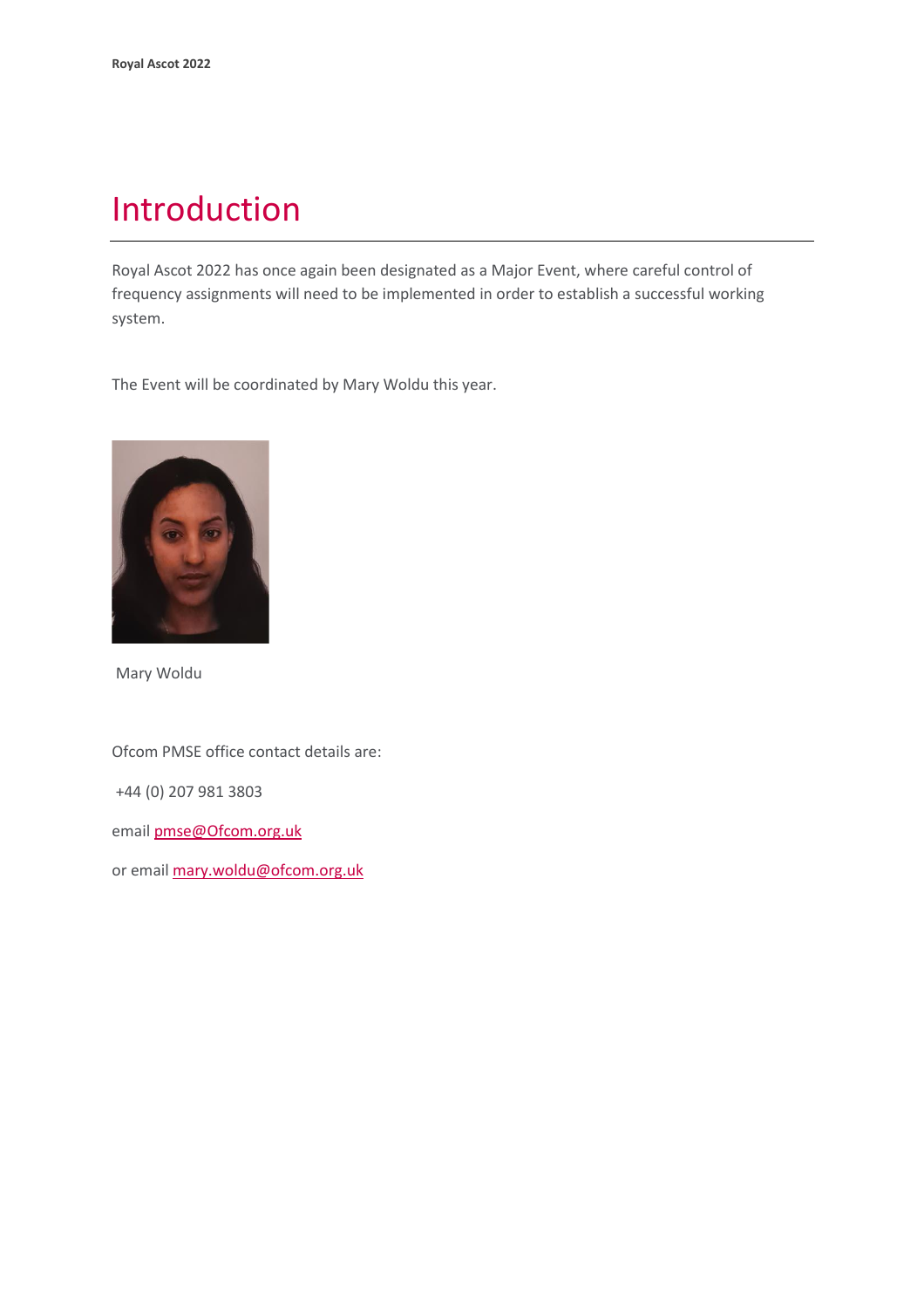### **Contents**

#### **Section**

| 1. Application Process        | Error! Bookmark not defined. |
|-------------------------------|------------------------------|
| 2. Coordination and Licensing | 3                            |
| 3. Event Time                 | $\overline{4}$               |
| 4. Useful Contacts            | 5                            |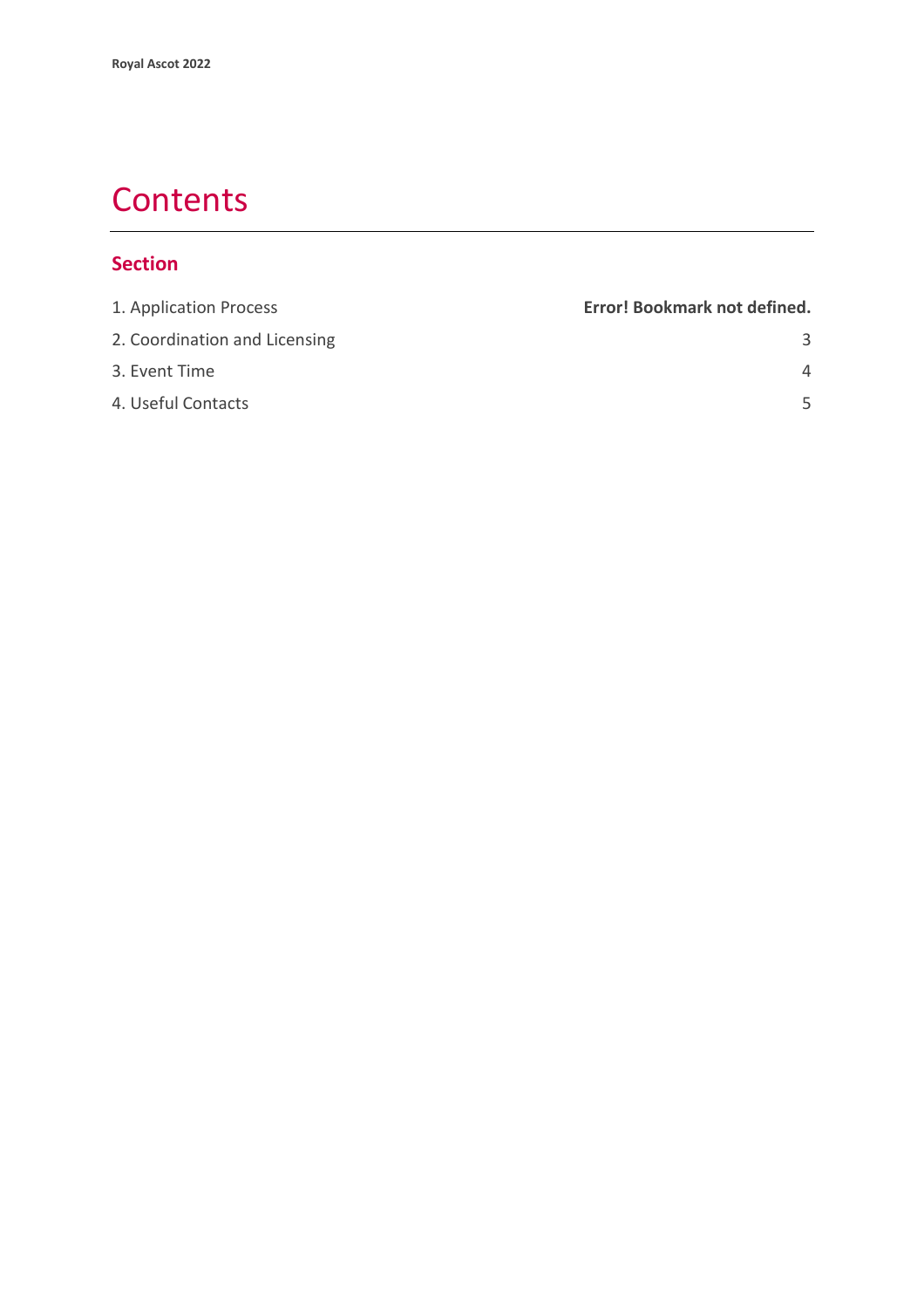# 1. Application Process



carnets. *Please note that Ofcom PMSE are unable to accept payments made by AMEX.*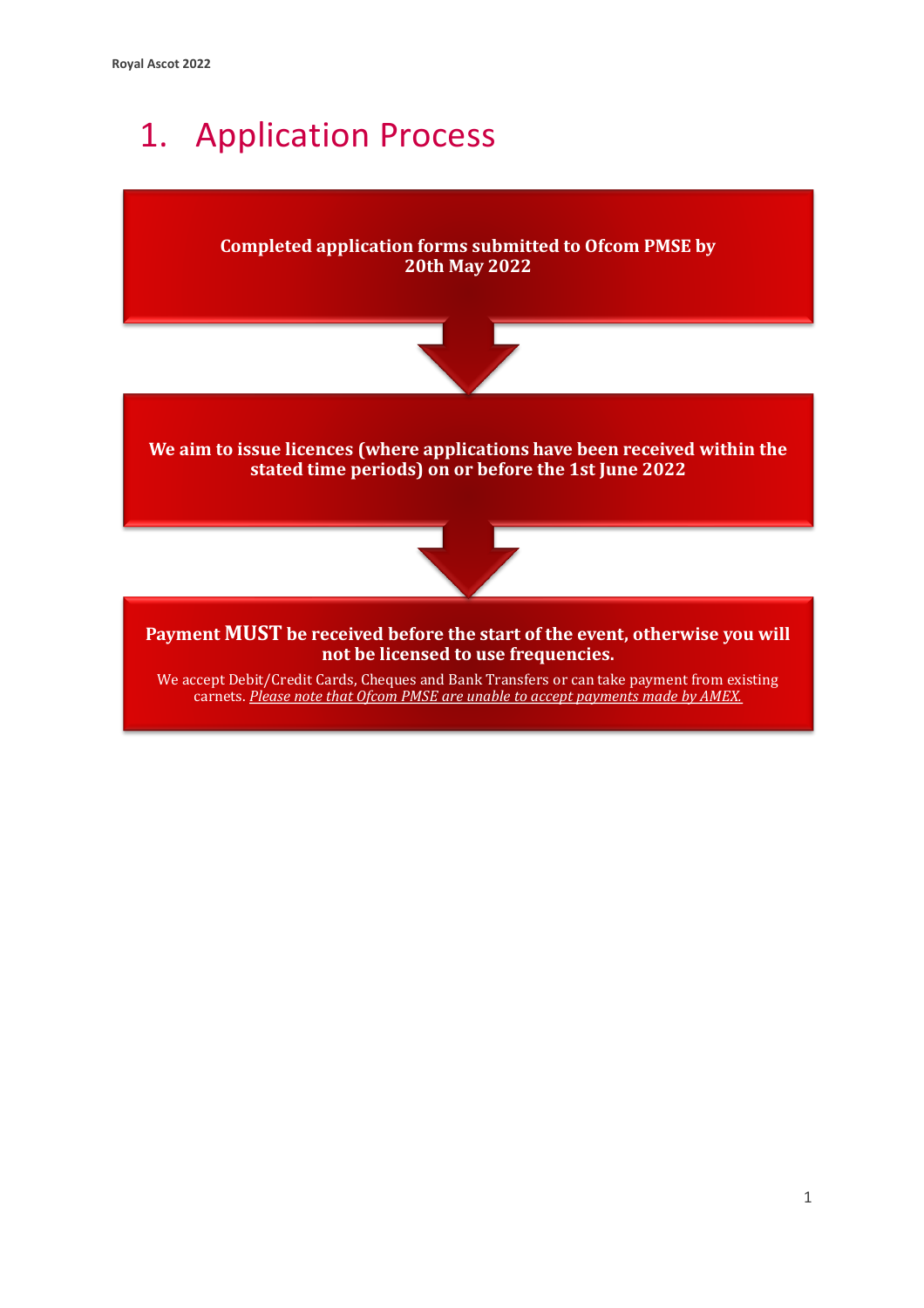PMSE spectrum is expected to be in high demand for Royal Ascot so applicants are asked to submit their requests at the earliest possible opportunity from now. It is advisable to submit frequency applications to us by the **20th May 2022**, as applications submitted later than this date may not be accommodated as required.

As Royal Ascot is designated a Major Event, applications for frequencies will not be subject to Ofcom PMSE's usual three working day turnaround rule. All frequency applications will be collated and worked on at the same time in order to achieve the best frequency plan.

Application requests can be submitted via email (along with a completed application form please) to [pmse@ofcom.org.uk](mailto:pmse@ofcom.org.uk) or using the online Event Application process via the Ofcom PMSE website, once logged in.

Application forms are downloadable from our website at:

[https://www.ofcom.org.uk/manage-your-licence/radiocommunication-licences/pmse/apply-for-a](https://www.ofcom.org.uk/manage-your-licence/radiocommunication-licences/pmse/apply-for-a-pmse-licence)[pmse-licence](https://www.ofcom.org.uk/manage-your-licence/radiocommunication-licences/pmse/apply-for-a-pmse-licence)

Once there please expand the 'Download PMSE application forms' section and using either 'UHF Talkback licence Application' for radio talkback or 'Multipurpose Coordination Licence Application' for radio mic's, IEMs and cameras.

On receipt of all frequency applications customers will be notified via email that their application has been received. Once applications have been reviewed, customers will be contacted if there are any immediate questions regarding their requirements, or if any relevant information has been omitted.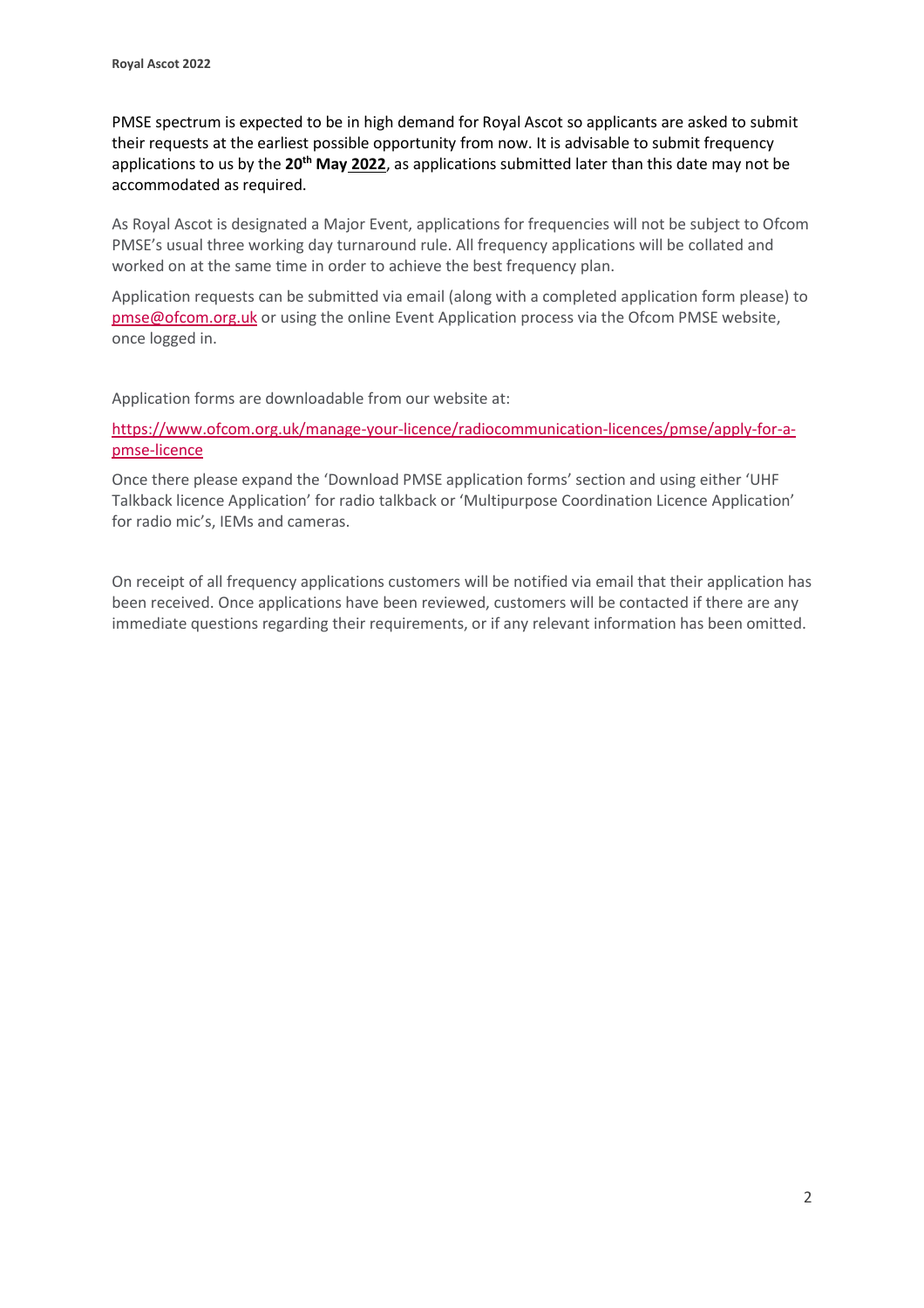# <span id="page-5-0"></span>2. Coordination and Licensing

#### **General Information**

In order to implement the best possible frequency plan it is important to specify locations of talkback base transmit antennas, whether on vehicles in the OB Compound or rigged remotely. From a coordination perspective, this information will be helpful in speeding up the licensing process. If the locations of talkback antennas are not provided, Ofcom PMSE will call to obtain this information, which may delay the process.

Information key to the coordination process includes:

- The number of wireless microphones, in ear monitors (IEMs), talkback systems and wireless cameras required
- The full operating frequency tuning range that the equipment will tune across (greater flexibility will aid the coordination process)
- The dates and times that frequencies are needed
- The location of wireless talkback antennas within the stadium
- Location and height above ground level of wireless microphone receive antennas

Such information can be included on the application form or an accompanying email.

When Licences have been processed, a secure payment link will be emailed to the applicant. Once confirmation of payment has been received, the Licence will be issued and emailed to the applicant.

With applications received within the stated time periods will aim to have Licences issued on or before the 1<sup>st</sup> June 2022, allowing some time for equipment to be retuned or programmed.

#### **Payment and Licence Documents**

It is imperative that we receive payment before your licence is scheduled to start so we can issue your licence documents. To help with this we accept Debit/Credit Cards, Cheques and Bank Transfers or can take payment from existing carnets. When paying by debit/credit card you will receive a Secure Trading payment link to your email address. Your licensing documentation will be dispatched upon receipt of payment.

*Please note that Ofcom PMSE are unable to accept payments made by American Express/AMEX.*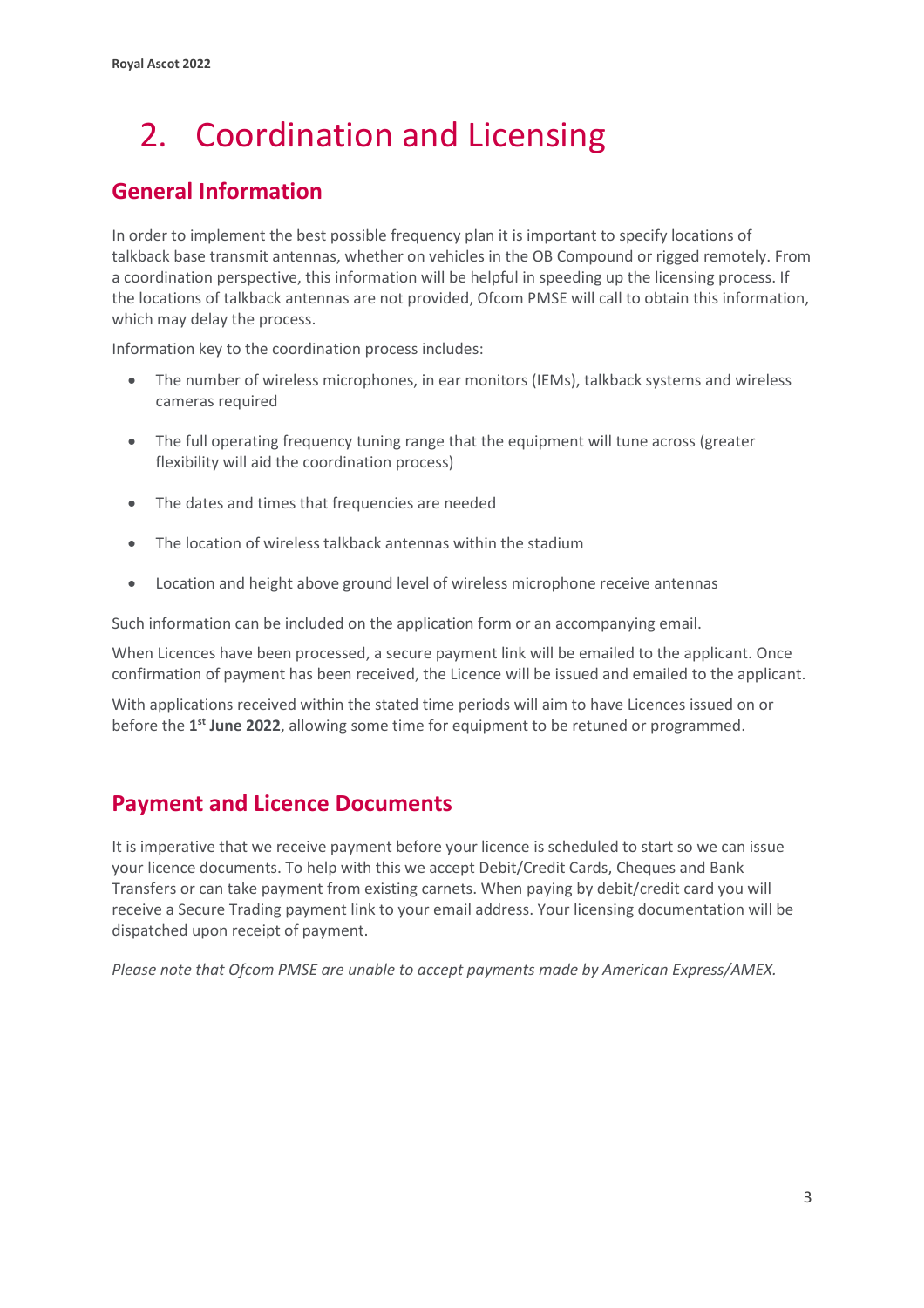### <span id="page-6-0"></span>3. Event Time

During the Event it is imperative that all frequencies are used within the terms and conditions of the Licence held. This includes transmission of frequencies only during the times and dates stated on the Licence, not exceeding the designated maximum power, transmitting frequencies only from the location specified on the Licence or as discussed with the Event Coordinator.

If interference is experienced during the event the Event Coordinator will be available to assist during office hours by way of investigating the possible cause of the interference. If the cause is identified the necessary steps will be taken. If interference occurs outside of office hours the Emergency Coordinator will be able to assist, and their contact details are available in section 4.